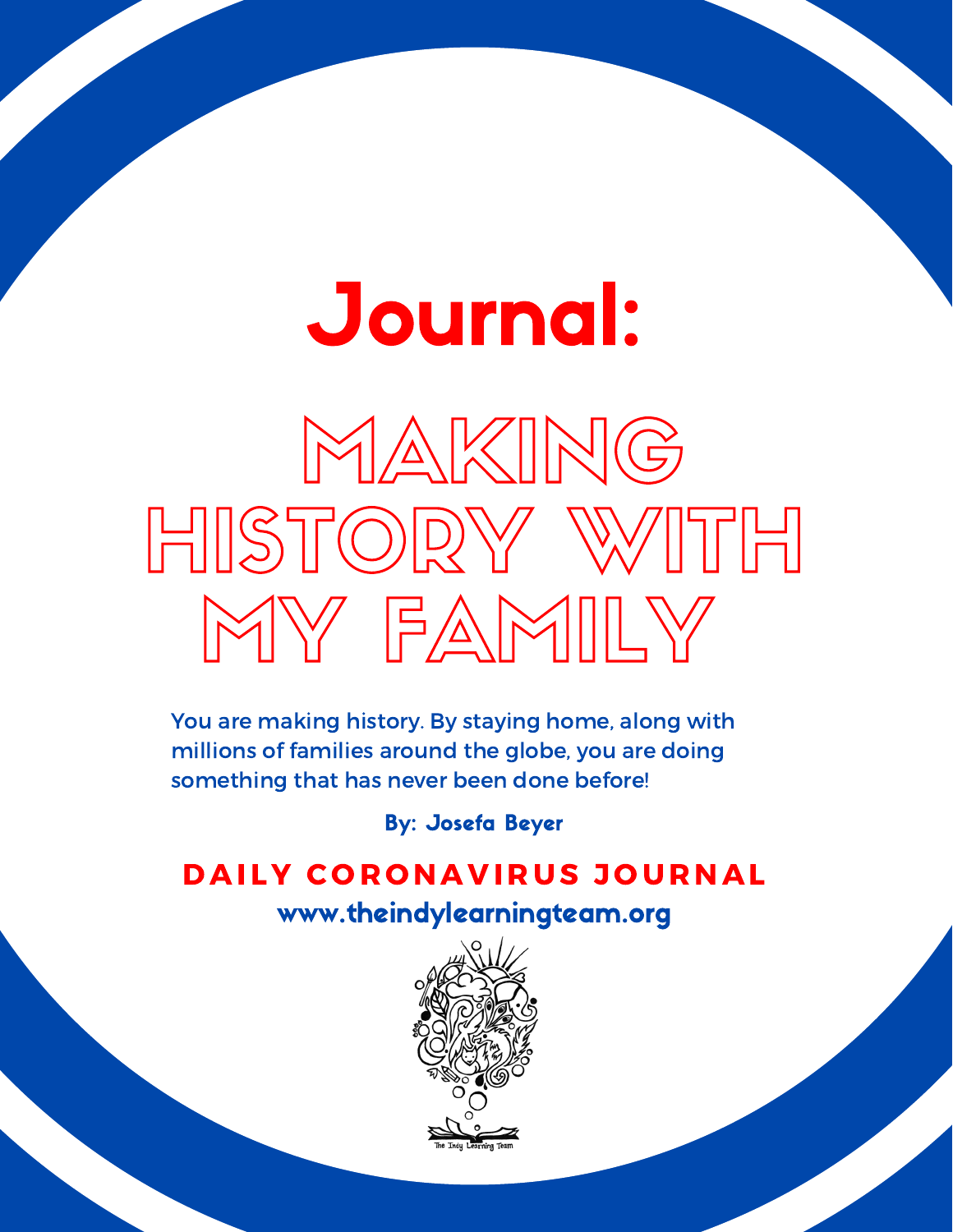## MAKING HISTORY WITH MY FAMILY Journal:

People around the world are being asked to stay home with their families to stop the spread of the Coronavirus. Some children will be happy to give up school for awhile. Others will be sad or nervous or really bored. All of these feelings are normal.

Through it all, remember that you are doing something really important. In fact, you are making history. By staying home, along with millions of families around the globe, you are doing something that has never been done before! And you are making the world healthier and safer.

In this historic moment, The Indy Learning Team wants you to keep a journal of your daily activities and thoughts. What are you doing? Who do you miss? What's for dinner? Write and draw about things big and little. This journal is for you to keep, to help you remember your place in history.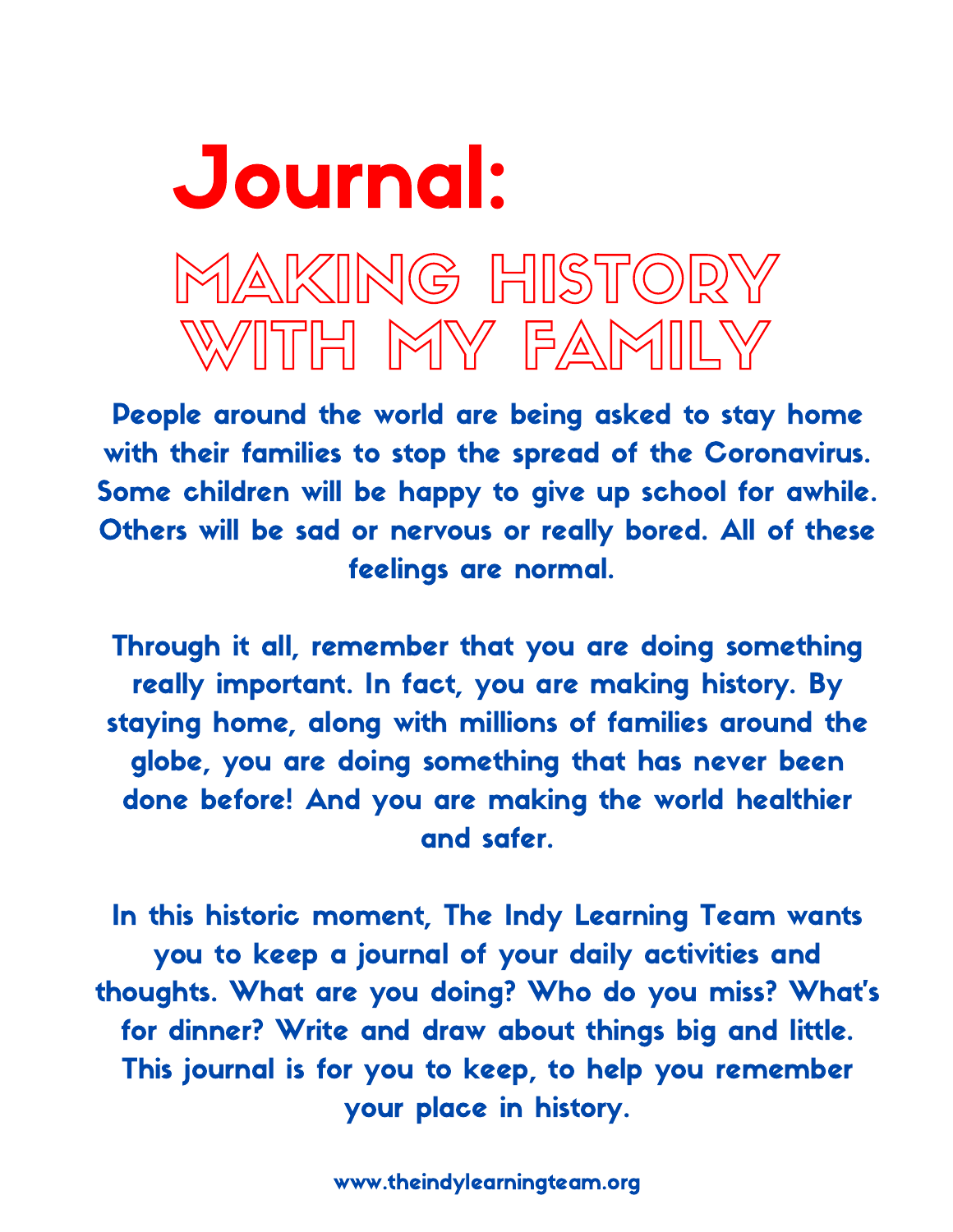

Below is a list of emotions to help you describe how you feel….

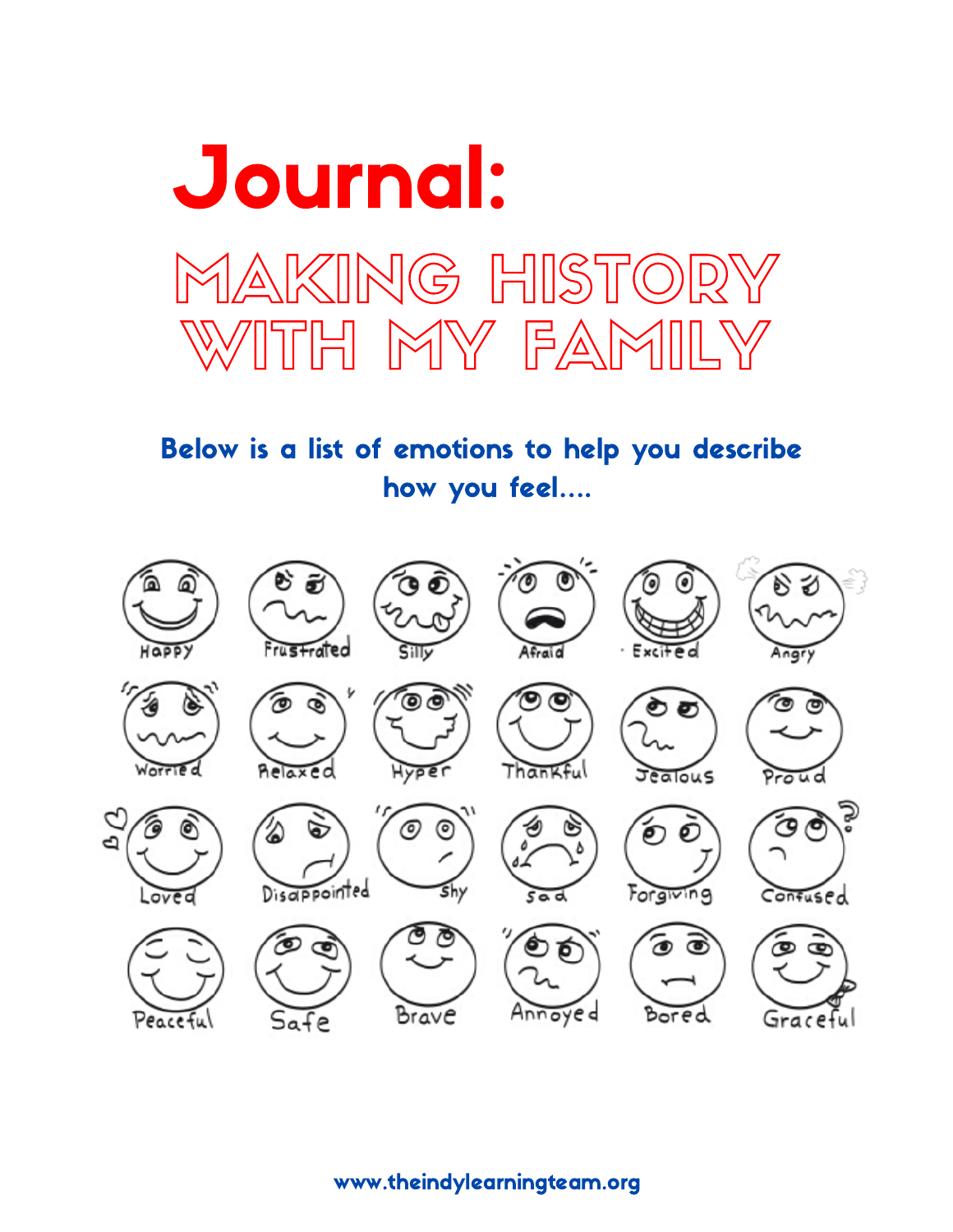

#### **DAY 1**

- Start your journal with a picture of the people who live with you. Parents, grandparents, aunts, uncles, brothers, sisters, cousins, friends, and pets. Write everybody's name, too.
- Write more! Is there anybody away from home because they couldn't travel due to the virus? Is anybody new living with you for the same reason? Is anybody home more often due to work or school closures?

- Draw a picture of the thing that you miss most about school. Write what makes this thing so great. If you don't miss school, draw & write about why.
- Give more details in your pictures and in your writing about what you miss--or what you don't like--about school. Think about sights, sounds, and even smells. What emotions do you feel?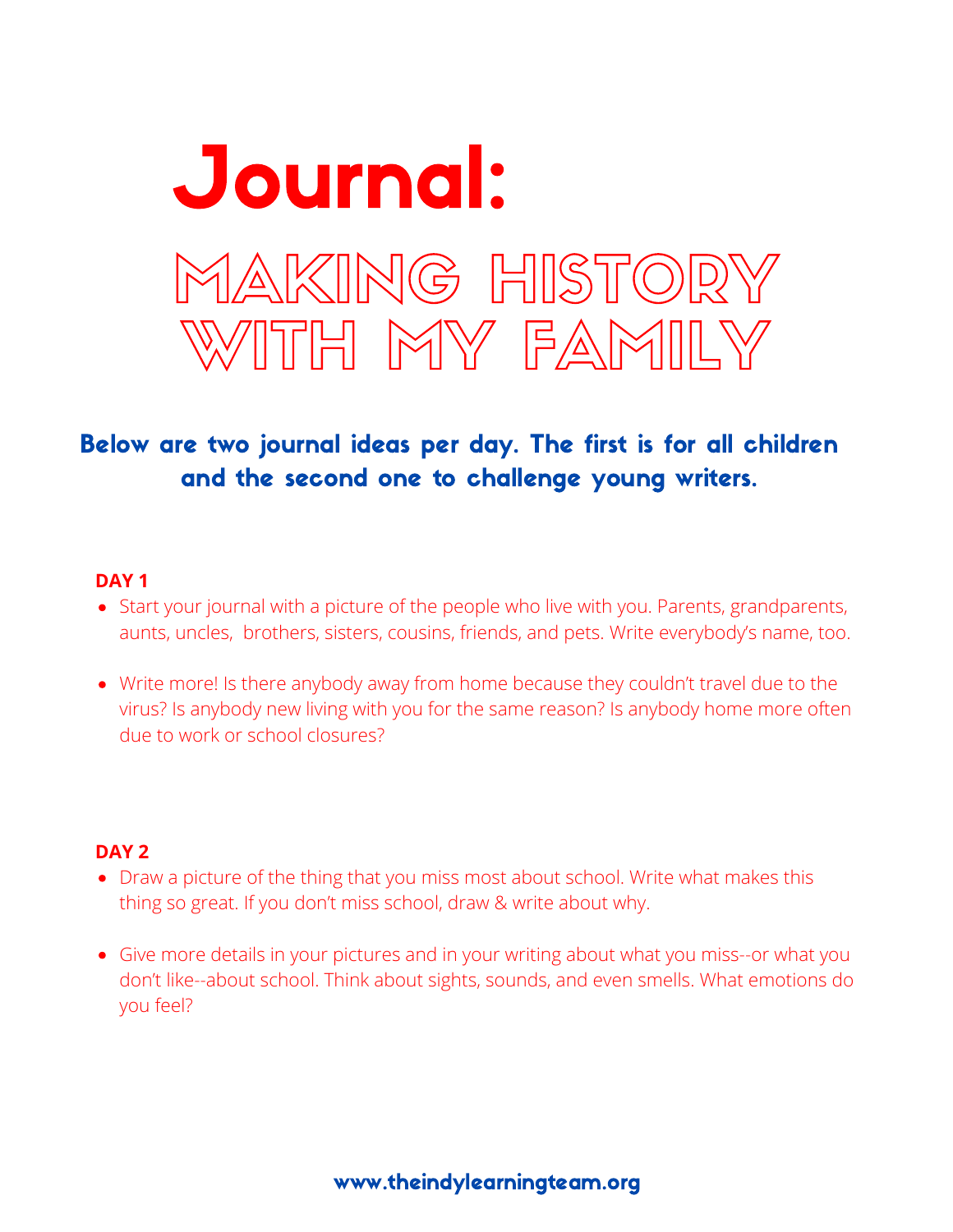

#### **DAY 3**

- Draw a picture of a friend or family member that you can't see right now. Write their name and why you can't see them. Write two emotions that you feel because of this. Write a profile of this person.
- Describe how you met and why you get along so well. What do you two like to do together? Where do you hang out? What does he or she look like? What does this person often say or do? How do you feel about having to wait to see this person?

- Shopping! Is there any food or clothes item that your parents couldn't buy because shelves at the store were empty? A favorite food? Toilet paper? Draw and label a picture of the missing item. What emotion do you feel because that item is missing?
- Stores run out of items when people buy more than what they need. How can shoppers and stores make sure this doesn't happen? Write four or more ideas.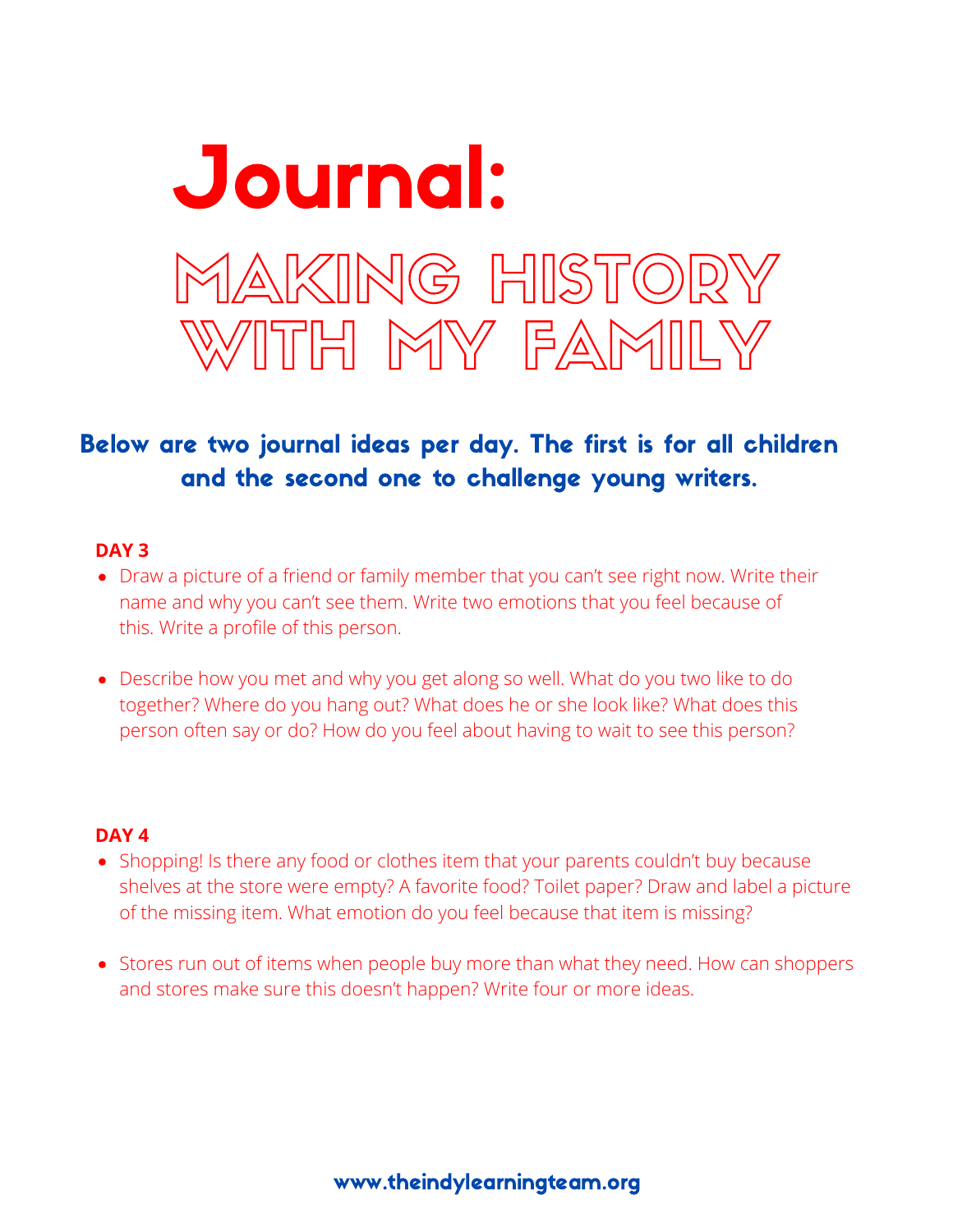

#### **DAY 5**

- Draw a picture of the game you are playing most often since you have been out of school. Write the name of the game and who plays it with you.
- Describe this game for people from the future. Tell how it is played, what parts or devices are used, and how many people play. Why do you like it? Does it make you laugh? Do you have to think fast? Or be creative? How do you feel when you win? Or lose?

- Draw a picture of aTV show or YouTube channel you have watched in the past week. Write the name of the show and who is in it.
- Describe this show for people of the future. Who is in it and what do they do? Is it funny or scary or does it teach you about science or history? Why do you watch it? Is there one thing you don't like about it? Share your opinions.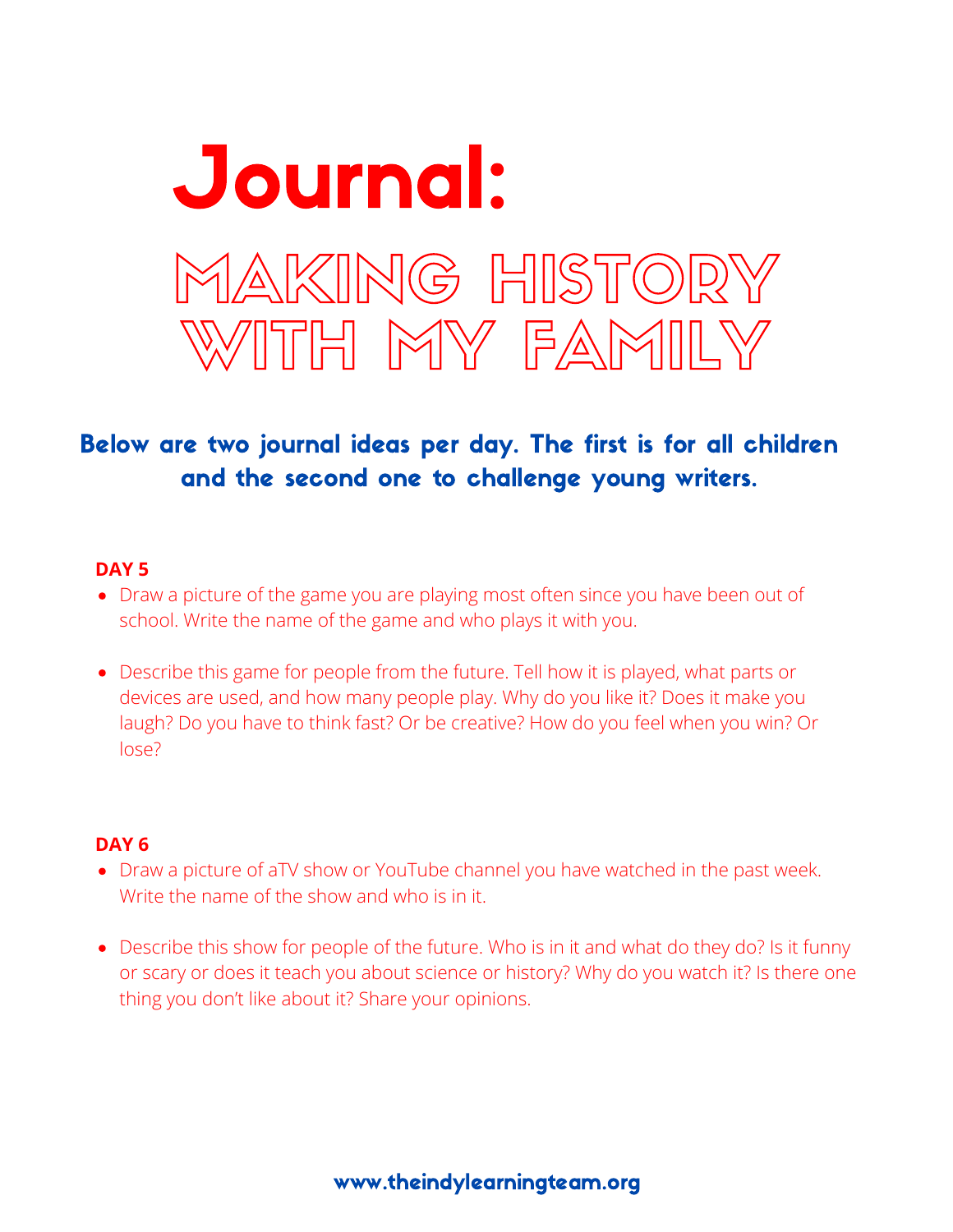

## **DAY 7**

- What was your favorite meal this week? Draw it and label all the parts including the cups and cutlery you used.
- Describe this food to someone who has never had it. What are the ingredients and how is it made? Is it creamy or saucy? Spicy or sweet? Thick and chewy or something you slurp? How does it smell? Who makes this food? How do you feel after you eat? Happy? Sleepy? Full?

- Draw a picture of a place you went outside this week--your yard, your street, a park, a bike ride perhaps. Label yourself & any people with you. Write the name of the place.
- Write about what it's like to be outside after you've been indoors for awhile. Picture it in your mind and write what you see and hear and smell and touch. What can you do outside that you can't do inside? How do you feel when you get outside?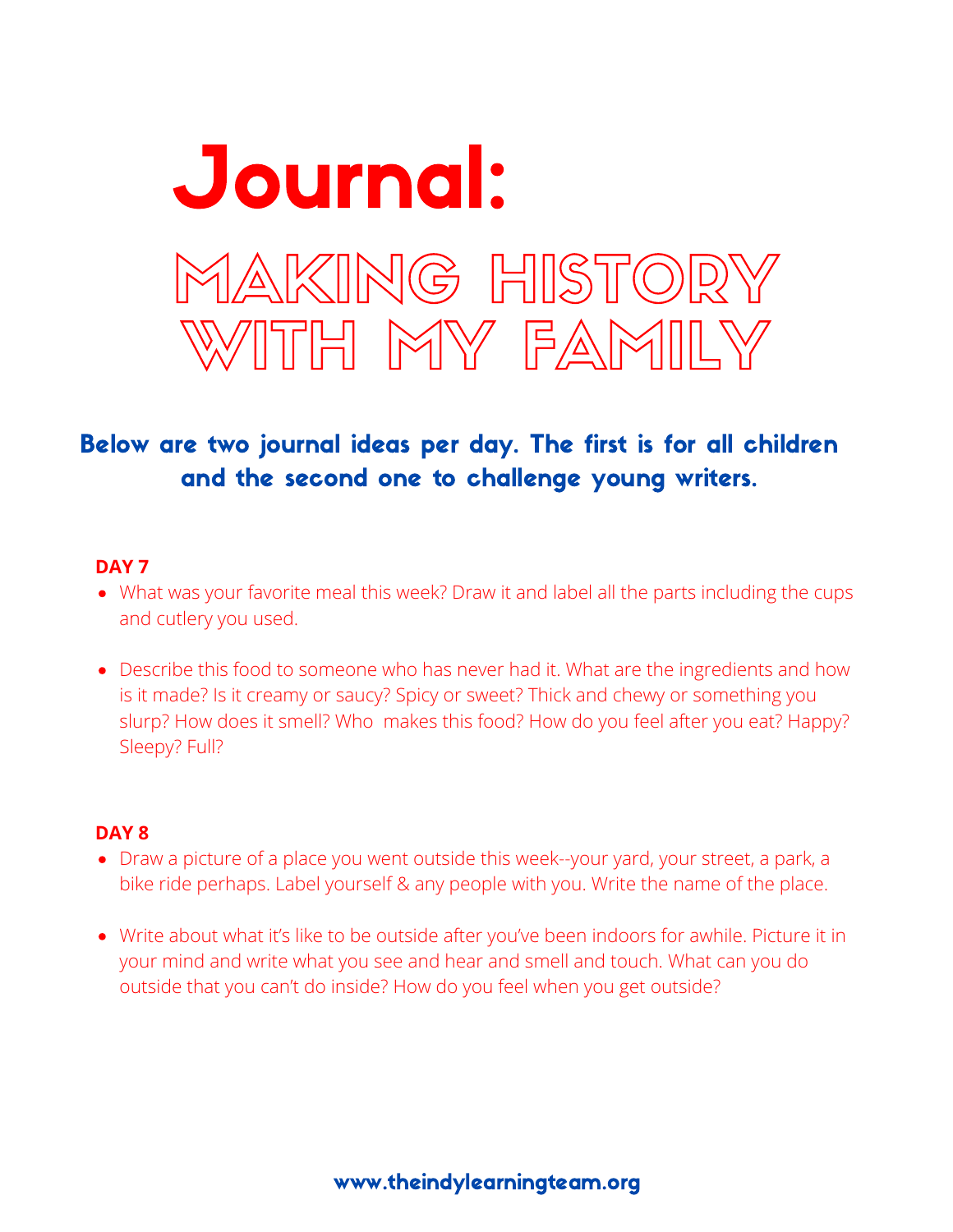

#### **DAY 9**

- Draw a picture for someone who is sad or sick. Can you draw a time that you were together with that person and did something fun? Or draw something that he or she likes, like balloons or flowers.
- Write a letter to someone who is feeling sick or sad. Remind them of a time that you were together and doing something fun. What will you say to show them that you care about them and want them to get better?

- Draw a picture of a place that you would go right now if you could. A playground? Your grandparents' home? Disney World? A whale watching boat? The moon? It's up to you. Write a caption that names the place and the people who are there.
- Write about all the things you would do at this special place. How will you get there and how long will it take? What will you see and do (eat, smell, hear & touch!) from sun-up to sun down. How will you feel when the day is over and you are falling asleep?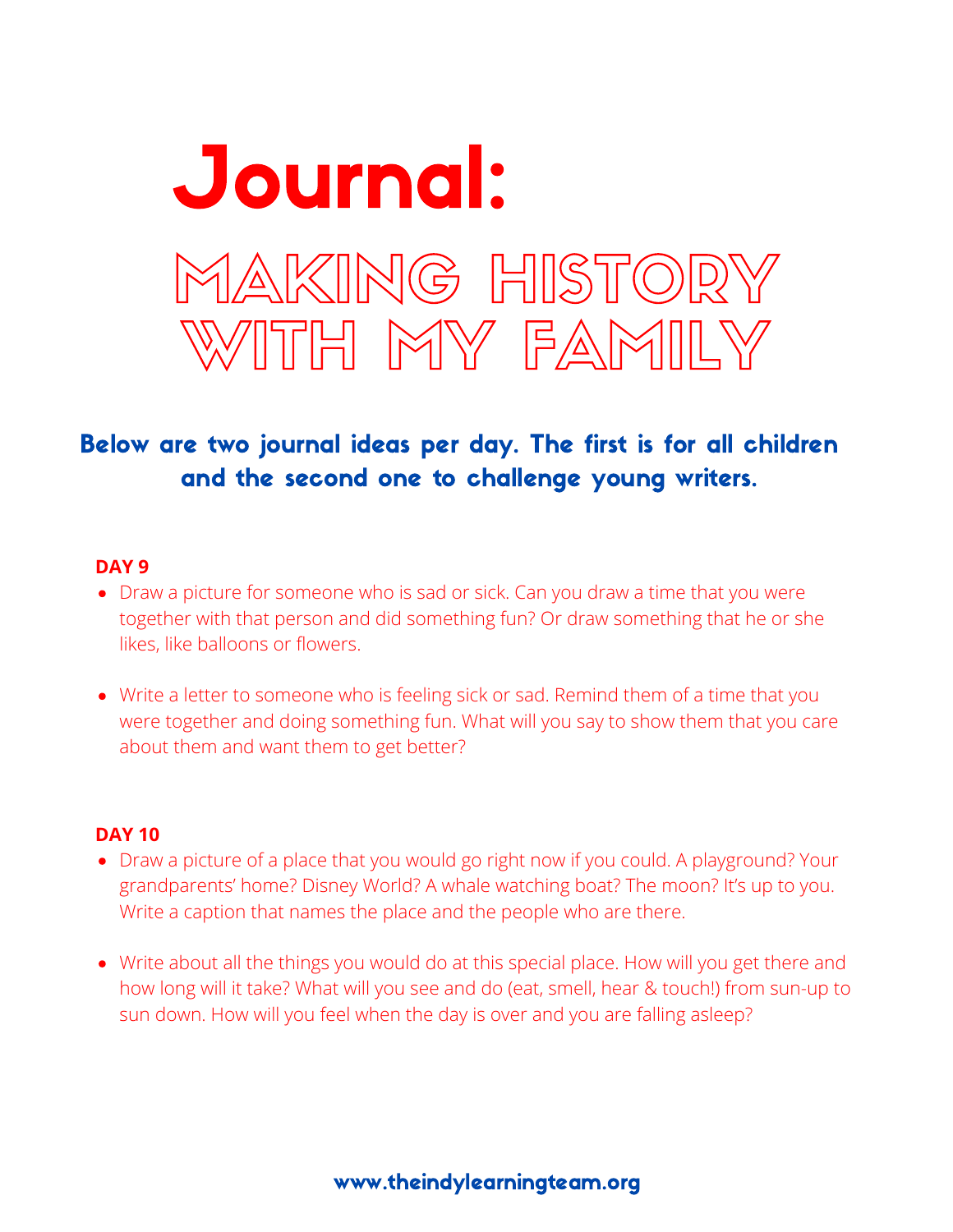

## **DAY 11**

- Draw how you keep in touch with people that you can't see in person. Label whether it is talking on the phone, texting or using FaceTime, Facebook, Zoom, a video game, or another way.
- Write about who you connect with through technology and how. What technology do you use and which do you like best? How was technology part of your friendships and family before Coronavirus? How has it changed since Coronavirus?

- Draw pictures of the different workers in your family. Who watches the children? Who cooks? Who has a job outside of the home and what do they do?
- To stop the spread of Coronavirus, some people have to work or study at home. Others have to work more hours--at hospitals, at grocery stores, at pharmacies and other places. Write about the work your family does and how it has changed because of Coronavirus.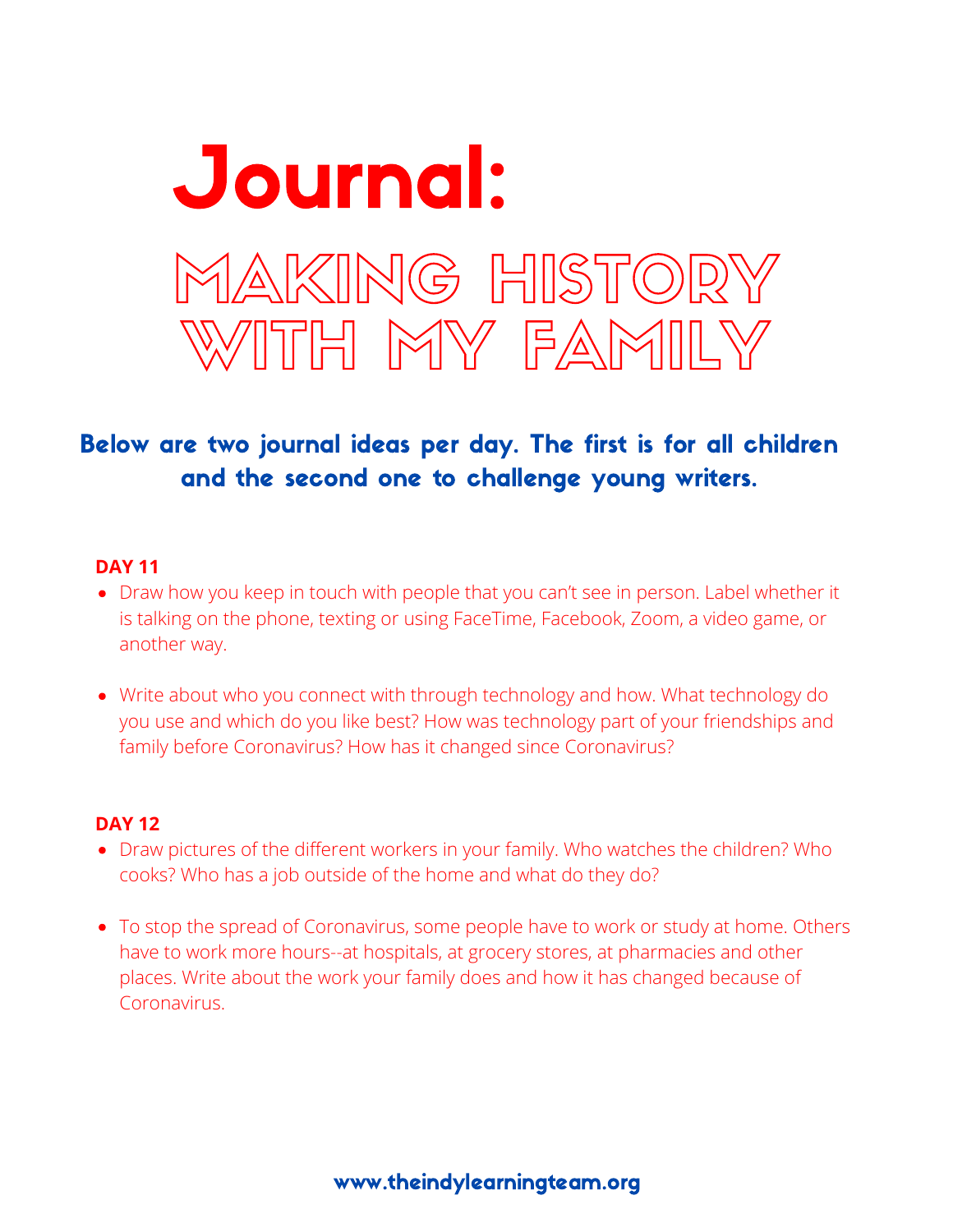

## **DAY 13**

- Draw a picture of what you do to keep Coronavirus out of your body. For example: wash hands, wipe counters, wave instead of shaking hands. Write a caption for your picture.
- Do some research (ask an adult for help) and write about Coronavirus. What is a virus and how does it spread? What can we do to keep it from spreading? How is Coronavirus different from other viruses that make us cough or get a fever? Can you draw a picture of Coronavirus?

- What chores do you do at home? Sweep the floor? Make your bed? Read to a little sister? Draw and label a picture of your chore and anything you use to do it.
- Write about how your family shares chores. After you explain what you do to help out, think about how everyone works together. Who cooks? Who drives? Who does laundry? Who changes diapers? Who works harder than anyone else? What can you do to thank this person? How would you like people to show you their thanks?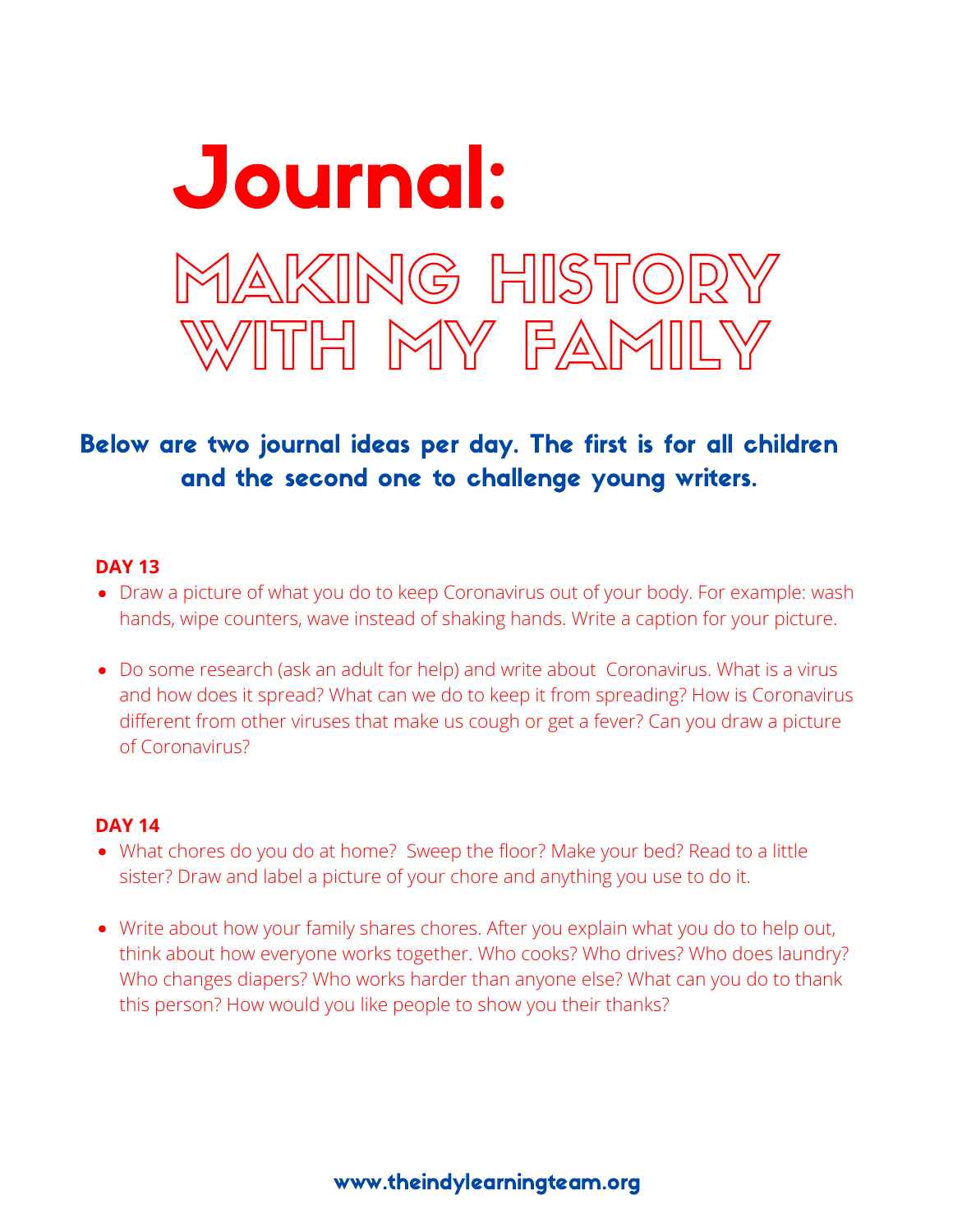

## **DAY 15**

- Ask your parents or grandparents about an historic event they lived through. Ask what it looked like so you can draw it and label your picture.
- Use the same questions reporters use to learn more about this historic event. Ask your parents when and where did it happen? Who was involved? Why did it happen and how? What was the outcome of this historic event? Write what you learn!

- Is there a special building that you cannot visit because of the Coronavirus (church, synagogue, mosque, library, senior apartment, sports stadium)? Draw that building and the people you would like to see there. Write a caption for your picture.
- Write a full description of this special building. Is it made of brick or wood? Is it painted or decorated in a special way? What do you do there and why is it special?